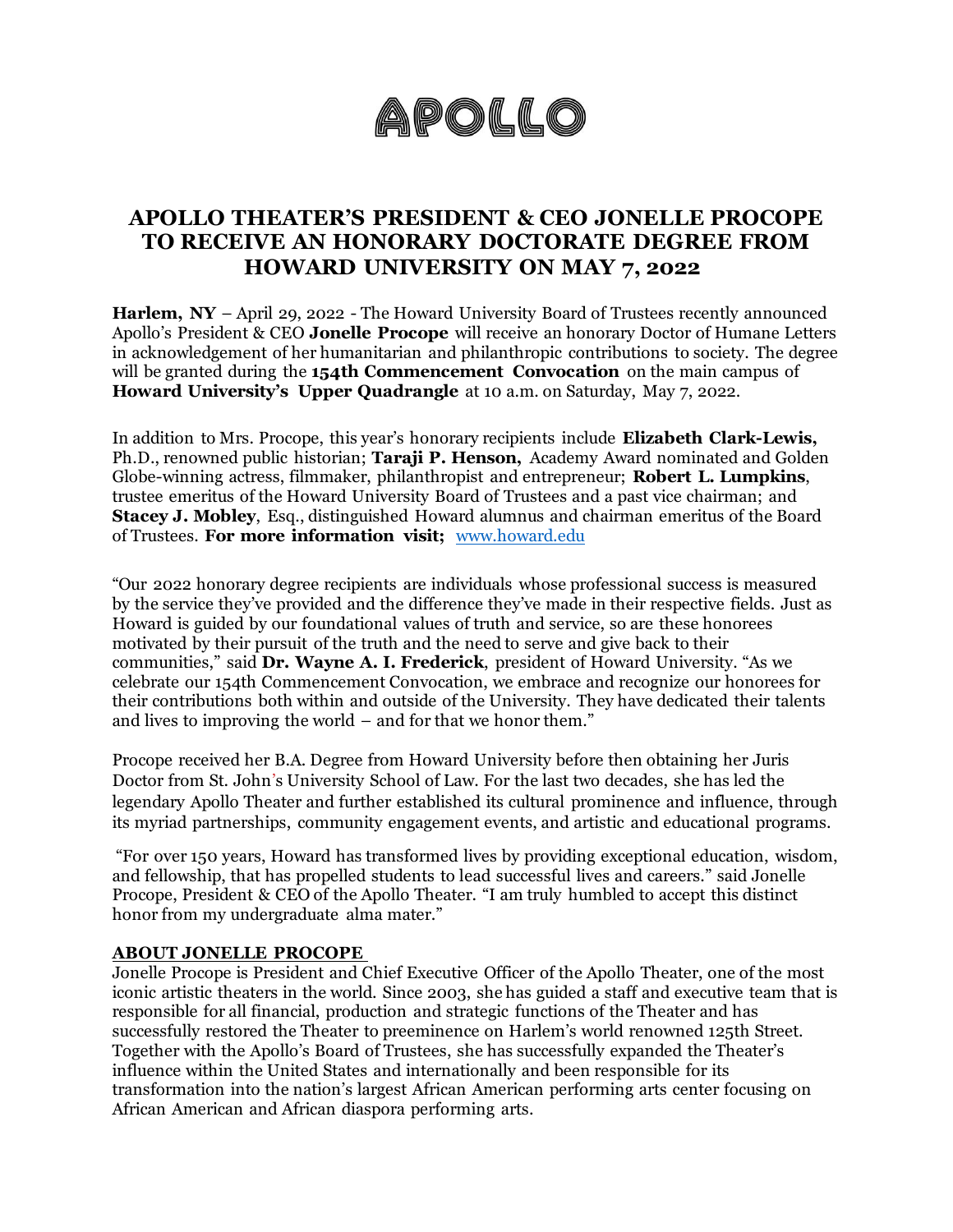# APOLLO

Under Mrs. Procope's leadership, the Apollo Theater has dramatically increased its base of financial support which most recently included visionary gifts from The Ford Foundation, Mellon Foundation, and philanthropist MacKenzie Scott. These gifts have anchored the Apollo's continued transformation into a vibrant 21st century performing arts center for future generations. Through the creation of large-scale artistic initiatives and unique artistic collaborations with an array of prominent cultural organizations including The Smithsonian, Carnegie Hall, and the Kennedy Center for Performing Arts.

She has been profiled in The New York Times Public Lives column, which recognizes individuals who have distinguished themselves through significant contributions to New York City, named as one of Portfolio magazine's "73 Biggest Brains in Business", profiled in Ebony Magazine, and honored by The New York Daily News as one of "100 Women Who Shape Our City". Mrs. Procope was honored by the New York Women in Communications as recipient of its 2014 Matrix award. She is an Executive Producer of the Emmy Award winning HBO documentary -- The Apollo -- which debuted in November 2019. Mrs. Procope was selected as one of the women visionary leaders for the Forbes 2021 inaugural "50 over 50" list highlighting exceptional women who are shaping the future of science, technology, and art. In November 2021, Mrs. Procope was honored by New York Landmarks Conservancy as one of the "Living Landmarks" for her contributions to the City.

In addition to Apollo Board of Trustees, Mrs. Procope is a member of the Board of Directors of SiriusXM, Lincoln Center for the Performing Arts, the Gracie Mansion Conservancy and NYC & Company. She also serves on the NYC Landmarks50 Advisory Committee and was appointed by former New York City Mayor Bill de Blasio to the Arts, Culture and Tourism Advisory Council to advise on the re-opening and recovery of New York City from COVID-19 pandemic.

Mrs. Procope received her B.A. Degree from Howard University, her Juris Doctor from St. John's University School of Law and is a retired member of the New York State Bar. She is married to Frederick O. Terrell and resides in New York City. They are parents to Matthew and Evan Terrell.

#### **ABOUT THE APOLLO THEATER**

The legendary Apollo Theater—the soul of American culture—plays a vital role in cultivating emerging artists and launching legends. Since its founding, the Apollo has served as a center of innovation and a creative catalyst for Harlem, the city of New York, and the world. With music at its core, the Apollo's programming extends to dance, theater, spoken word, and more. This includes the world premiere of the theatrical adaptation of Ta-Nehisi Coates's Between the World and Me and the New York premiere of the opera We Shall Not Be Moved; special programs such as the blockbuster concert Bruno Mars Live at the Apollo; 100: The Apollo Celebrates Ella; and the annual Africa Now! Festival. The non-profit Apollo Theater is a performing arts presenter, commissioner, and collaborator that also produces festivals, largescale dance and musical works organized around a set of core initiatives that celebrate and extend the Apollo's legacy through a contemporary lens, including the Women of the World (WOW) Festival as well as other multidisciplinary collaborations with partner organizations. Since introducing the first Amateur Night contests in 1934, the Apollo has served as a testing ground for new artists working across a variety of art forms and has ushered in the emergence of many new musical genres—including jazz, swing, bebop, R&B, gospel, blues, soul, and hip-hop.